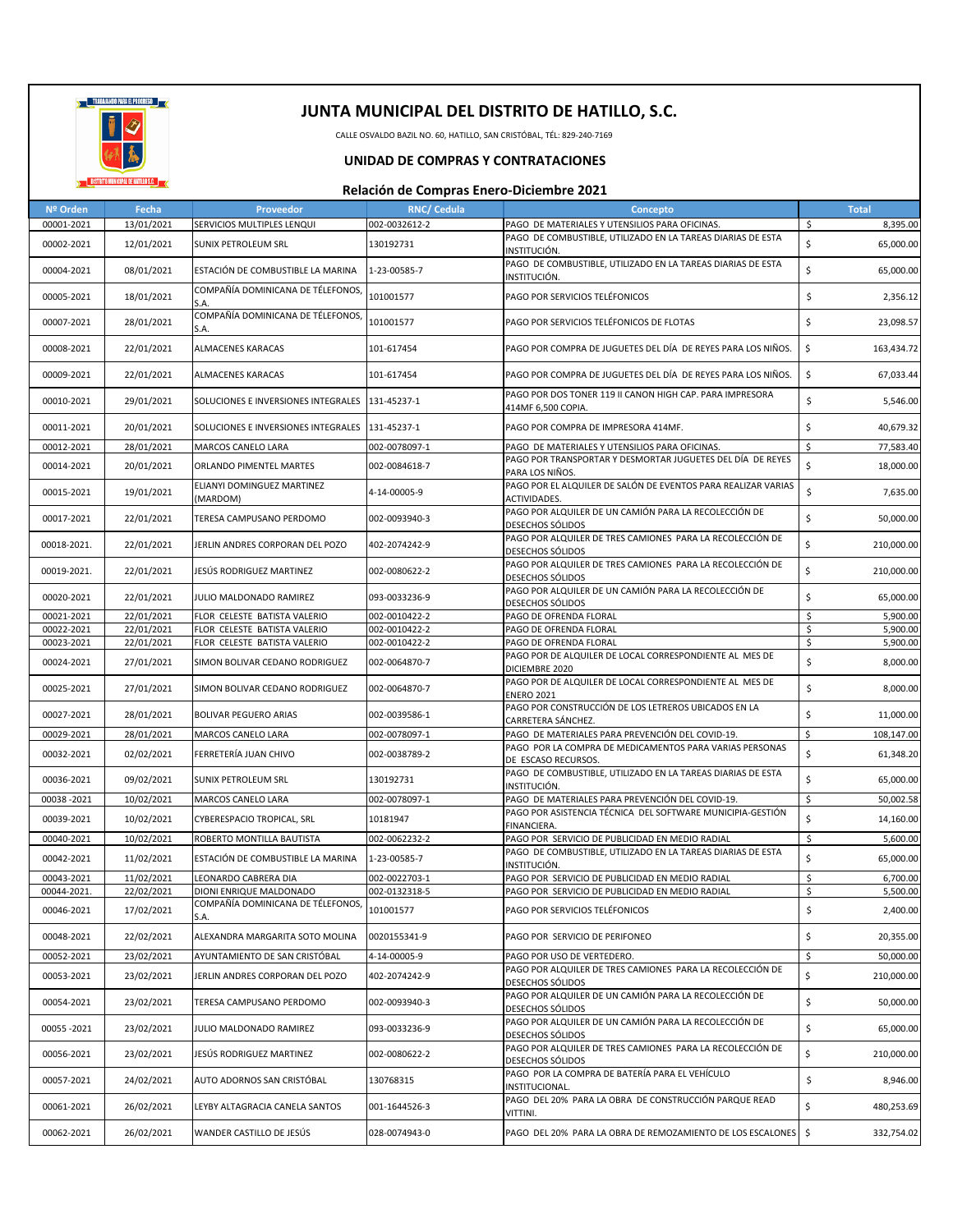

CALLE OSVALDO BAZIL NO. 60, HATILLO, SAN CRISTÓBAL, TÉL: 829-240-7169

## **UNIDAD DE COMPRAS Y CONTRATACIONES**

| COMPAÑÍA DOMINICANA DE TÉLEFONOS,<br>101001577<br>\$<br>00064-2021<br>26/02/2021<br>PAGO POR SERVICIOS TELÉFONICOS DE FLOTAS<br>S.A.<br>CONTROL DE PLAGAS Y FUMIGACIONES<br>01/03/2021<br>130999406<br>PAGO DE FUMIGACIÓN GENERAL INSECTICIDA Y CONTROL DE PLAGAS.<br>\$<br>00066-2021<br><b>CEDANO SRL</b><br>03/03/2021<br>130942562<br>\$<br>00072-2021<br>ALFA DIGITAL SIGNS AND GRAPHICS SRL<br>PAGO POR VINIL ADHESIVO DE ALTA CALIDAD<br>PAGO POR DE ALQUILER DE LOCAL CORRESPONDIENTE AL MES DE<br>03/03/2021<br>002-0064870-7<br>\$<br>00073-2021<br>SIMON BOLIVAR CEDANO RODRIGUEZ<br>FEBRERO 2021<br>COMPAÑÍA DOMINICANA DE TÉLEFONOS,<br>101001577<br>PAGO POR SERVICIOS TELÉFONICOS<br>\$<br>00079-2021<br>17/03/2021<br>S.A.<br>PAGO POR ALQUILER DE TRES CAMIONES PARA LA RECOLECCIÓN DE<br>\$<br>00088-2021<br>26/03/2021<br>JERLIN ANDRES CORPORAN DEL POZO<br>402-2074242-9<br>DESECHOS SÓLIDOS<br>PAGO POR ALQUILER DE UN CAMIÓN PARA LA RECOLECCIÓN DE<br>\$<br>00087-2021<br>26/03/2021<br>TERESA CAMPUSANO PERDOMO<br>002-0093940-3<br>DESECHOS SÓLIDOS<br>PAGO POR ALQUILER DE UN CAMIÓN PARA LA RECOLECCIÓN DE<br>\$<br>26/03/2021<br>00086-2021<br>JULIO MALDONADO RAMIREZ<br>093-0033236-9<br>DESECHOS SÓLIDOS<br>PAGO POR ALQUILER DE TRES CAMIONES PARA LA RECOLECCIÓN DE<br>\$<br>26/03/2021<br>JESÚS RODRIGUEZ MARTINEZ<br>002-0080622-2<br>00089-2021<br>DESECHOS SÓLIDOS<br>COMPAÑÍA DOMINICANA DE TÉLEFONOS,<br>101001577<br>PAGO POR SERVICIOS TELÉFONICOS<br>\$<br>00079-2021<br>17/03/2021<br>S.A.<br>AFEK CORP, SRL<br>\$<br>00100-2021<br>26/03/2021<br>131-320708<br>MANTENIMIENTO DE LA PLANTA ELÉCTRICA<br>\$<br>29/03/2021<br>AYUNTAMIENTO DE SAN CRISTÓBAL<br>4-14-00005-9<br>PAGO POR USO DE VERTEDERO.<br>00103-2021<br>COMPAÑÍA DOMINICANA DE TÉLEFONOS,<br>30/03/2021<br>101001577<br>PAGO POR SERVICIOS TELÉFONICOS<br>\$<br>00105-2021.<br>S.A.<br>PAGO DE COMBUSTIBLE, UTILIZADO EN LA TAREAS DIARIAS DE ESTA<br>\$<br>21/04/2021<br><b>SUNIX PETROLEUM SRL</b><br>130192731<br>00136-2021<br>INSTITUCIÓN.<br>PAGO DE COMBUSTIBLE, UTILIZADO EN LA TAREAS DIARIAS DE ESTA<br>\$<br>1-23-00585-7<br>00135-2021<br>21/04/2021<br>ESTACIÓN DE COMBUSTIBLE LA MARINA<br>INSTITUCIÓN.<br>PAGO POR LA COMPRA DE MEDICAMENTOS PARA VARIAS PERSONAS<br>\$<br>08/04/2021<br>130230722<br>00110-2021<br>FARMACIA SANDRA, SRL<br>DE ESCASO RECURSOS.<br>\$<br>00115-2021<br>14/04/2021<br>SERVICIOS MULTIPLES LENQUI<br>002-0032612-2<br>PAGO DE MATERIALES Y UTENSILIOS PARA OFICINAS.<br>27,382.49<br>00116-2021<br>09/04/2021<br>SERVICIOS MULTIPLES LENQUI<br>002-0032612-2<br>PAGO DE MATERIALES Y UTENSILIOS PARA OFICINAS.<br>\$<br>15,340.00<br>PAGO POR ALQUILER DE TRES CAMIONES PARA LA RECOLECCIÓN DE<br>\$<br>26/04/2021<br>00126-2021<br>JERLIN ANDRES CORPORAN DEL POZO<br>402-2074242-9<br>DESECHOS SÓLIDOS<br>PAGO POR ALQUILER DE UN CAMIÓN PARA LA RECOLECCIÓN DE<br>\$<br>26/04/2021<br>00129-2021<br>TERESA CAMPUSANO PERDOMO<br>002-0093940-3<br>DESECHOS SÓLIDOS<br>PAGO POR ALQUILER DE UN CAMIÓN PARA LA RECOLECCIÓN DE<br>\$<br>00128-2021<br>26/04/2021<br>JULIO MALDONADO RAMIREZ<br>093-0033236-9<br>DESECHOS SÓLIDOS<br>PAGO POR ALQUILER DE TRES CAMIONES PARA LA RECOLECCIÓN DE<br>\$<br>26/04/2021<br>JESÚS RODRIGUEZ MARTINEZ<br>00127-2021<br>002-0080622-2<br>DESECHOS SÓLIDOS<br>122,515.00<br>00157-2021<br>30/04/2021<br>FERRETERÍA DON CIRO, SRL<br>1-31-11746-5<br>PAGO DE MATERIALES DE CONSTRUCCIÓN.<br>\$<br>\$<br>00158-2021<br>30/04/2021<br>FERRETERÍA DON CIRO, SRL<br>1-31-11746-5<br>PAGO DE MATERIALES DE CONSTRUCCIÓN.<br>30,330.00<br>COMPAÑÍA DOMINICANA DE TÉLEFONOS,<br>04/05/2021<br>101001577<br>PAGO POR SERVICIOS TELÉFONICOS DE FLOTAS<br>\$<br>00162-2021<br>S.A.<br>COMPAÑÍA DOMINICANA DE TÉLEFONOS,<br>04/05/2021<br>101001577<br>PAGO POR SERVICIOS TELÉFONICOS<br>\$<br>00163-2021<br>S.A.<br>AYUNTAMIENTO DE SAN CRISTÓBAL<br>04/05/2021<br>4-14-00005-9<br>PAGO POR USO DE VERTEDERO.<br>\$<br>50,000.00<br>00165-2021<br>04/05/2021<br>AYUNTAMIENTO DE SAN CRISTÓBAL<br>\$<br>00166-2021<br>4-14-00005-9<br>PAGO POR USO DE VERTEDERO.<br>50,000.00<br>00172-2021.<br>10/05/2021<br>CONSTRUCTORA EISA S.R.L<br>1-30-08714-8<br>PAGO POR ALQUILER DE EQUIPOS PESADOS<br>\$<br>269,630.00<br>PAGO POR LA COMPRA DE MEDICAMENTOS PARA VARIAS PERSONAS<br>\$<br>00180-2021<br>13/05/2021<br>130230722<br>FARMACIA SANDRA, SRL<br>DE ESCASO RECURSOS.<br>PAGO DE COMBUSTIBLE, UTILIZADO EN LA TAREAS DIARIAS DE ESTA<br>24/05/2021<br>00197-2021<br>SUNIX PETROLEUM SRL<br>130192731<br>INSTITUCIÓN.<br>PAGO POR ALQUILER DE TRES CAMIONES PARA LA RECOLECCIÓN DE<br>\$<br>00248-2021<br>21/06/2021<br>JERLIN ANDRES CORPORAN DEL POZO<br>402-2074242-9<br>DESECHOS SÓLIDOS<br>PAGO POR ALQUILER DE UN CAMIÓN PARA LA RECOLECCIÓN DE<br>\$<br>00245-2021<br>21/06/2021<br>002-0093940-3<br>TERESA CAMPUSANO PERDOMO<br>DESECHOS SÓLIDOS<br>PAGO POR ALQUILER DE UN CAMIÓN PARA LA RECOLECCIÓN DE<br>\$<br>00246-2021<br>21/06/2021<br>JULIO MALDONADO RAMIREZ<br>093-0033236-9<br>DESECHOS SÓLIDOS<br>PAGO POR ALQUILER DE TRES CAMIONES PARA LA RECOLECCIÓN DE<br>\$<br>00247-2021<br>21/06/2021<br>JESÚS RODRIGUEZ MARTINEZ<br>002-0080622-2<br>DESECHOS SÓLIDOS<br>COMPAÑÍA DOMINICANA DE TÉLEFONOS,<br>101001577<br>PAGO POR SERVICIOS TELÉFONICOS DE FLOTAS<br>\$<br>00262-2021<br>22/06/2021<br>S.A.<br>COMPAÑÍA DOMINICANA DE TÉLEFONOS,<br>\$<br>22/06/2021<br>101001577<br>PAGO POR SERVICIOS TELÉFONICOS<br>00263-2021<br>S.A.<br>AYUNTAMIENTO DE SAN CRISTÓBAL<br>00264-2021<br>22/06/2021<br>4-14-00005-9<br>PAGO POR USO DE VERTEDERO.<br>\$<br>PAGO POR ALQUILER DE TRES CAMIONES PARA LA RECOLECCIÓN DE<br>\$<br>00282-2021<br>402-2074242-9<br>19/07/2021<br>JERLIN ANDRES CORPORAN DEL POZO<br>DESECHOS SÓLIDOS<br>PAGO POR ALQUILER DE UN CAMIÓN PARA LA RECOLECCIÓN DE<br>\$<br>00283-2021<br>19/07/2021<br>002-0093940-3<br>TERESA CAMPUSANO PERDOMO<br>DESECHOS SÓLIDOS | Nº Orden | Fecha | Proveedor | <b>RNC/ Cedula</b> | Concepto | <b>Total</b> |
|------------------------------------------------------------------------------------------------------------------------------------------------------------------------------------------------------------------------------------------------------------------------------------------------------------------------------------------------------------------------------------------------------------------------------------------------------------------------------------------------------------------------------------------------------------------------------------------------------------------------------------------------------------------------------------------------------------------------------------------------------------------------------------------------------------------------------------------------------------------------------------------------------------------------------------------------------------------------------------------------------------------------------------------------------------------------------------------------------------------------------------------------------------------------------------------------------------------------------------------------------------------------------------------------------------------------------------------------------------------------------------------------------------------------------------------------------------------------------------------------------------------------------------------------------------------------------------------------------------------------------------------------------------------------------------------------------------------------------------------------------------------------------------------------------------------------------------------------------------------------------------------------------------------------------------------------------------------------------------------------------------------------------------------------------------------------------------------------------------------------------------------------------------------------------------------------------------------------------------------------------------------------------------------------------------------------------------------------------------------------------------------------------------------------------------------------------------------------------------------------------------------------------------------------------------------------------------------------------------------------------------------------------------------------------------------------------------------------------------------------------------------------------------------------------------------------------------------------------------------------------------------------------------------------------------------------------------------------------------------------------------------------------------------------------------------------------------------------------------------------------------------------------------------------------------------------------------------------------------------------------------------------------------------------------------------------------------------------------------------------------------------------------------------------------------------------------------------------------------------------------------------------------------------------------------------------------------------------------------------------------------------------------------------------------------------------------------------------------------------------------------------------------------------------------------------------------------------------------------------------------------------------------------------------------------------------------------------------------------------------------------------------------------------------------------------------------------------------------------------------------------------------------------------------------------------------------------------------------------------------------------------------------------------------------------------------------------------------------------------------------------------------------------------------------------------------------------------------------------------------------------------------------------------------------------------------------------------------------------------------------------------------------------------------------------------------------------------------------------------------------------------------------------------------------------------------------------------------------------------------------------------------------------------------------------------------------------------------------------------------------------------------------------------------------------------------------------------------------------------------------------------------------------------------------------------------------------------------------------------------------------------------------------------------------------------------------------------------------------------------------------------------------------------------------------------------------------------------------------------------------------------------------------------------------------------------------------------------------------------------------------------------------------------------------------------------------------------------------------------------------------------------------------------------------------------------------------------------------------------------------------------------------------------------------------------------------------------------------------------------------|----------|-------|-----------|--------------------|----------|--------------|
|                                                                                                                                                                                                                                                                                                                                                                                                                                                                                                                                                                                                                                                                                                                                                                                                                                                                                                                                                                                                                                                                                                                                                                                                                                                                                                                                                                                                                                                                                                                                                                                                                                                                                                                                                                                                                                                                                                                                                                                                                                                                                                                                                                                                                                                                                                                                                                                                                                                                                                                                                                                                                                                                                                                                                                                                                                                                                                                                                                                                                                                                                                                                                                                                                                                                                                                                                                                                                                                                                                                                                                                                                                                                                                                                                                                                                                                                                                                                                                                                                                                                                                                                                                                                                                                                                                                                                                                                                                                                                                                                                                                                                                                                                                                                                                                                                                                                                                                                                                                                                                                                                                                                                                                                                                                                                                                                                                                                                                                                                                                                                                                                                                                                                                                                                                                                                                                                                                                                                                                                      |          |       |           |                    |          | 20,338.88    |
|                                                                                                                                                                                                                                                                                                                                                                                                                                                                                                                                                                                                                                                                                                                                                                                                                                                                                                                                                                                                                                                                                                                                                                                                                                                                                                                                                                                                                                                                                                                                                                                                                                                                                                                                                                                                                                                                                                                                                                                                                                                                                                                                                                                                                                                                                                                                                                                                                                                                                                                                                                                                                                                                                                                                                                                                                                                                                                                                                                                                                                                                                                                                                                                                                                                                                                                                                                                                                                                                                                                                                                                                                                                                                                                                                                                                                                                                                                                                                                                                                                                                                                                                                                                                                                                                                                                                                                                                                                                                                                                                                                                                                                                                                                                                                                                                                                                                                                                                                                                                                                                                                                                                                                                                                                                                                                                                                                                                                                                                                                                                                                                                                                                                                                                                                                                                                                                                                                                                                                                                      |          |       |           |                    |          | 5,600.00     |
|                                                                                                                                                                                                                                                                                                                                                                                                                                                                                                                                                                                                                                                                                                                                                                                                                                                                                                                                                                                                                                                                                                                                                                                                                                                                                                                                                                                                                                                                                                                                                                                                                                                                                                                                                                                                                                                                                                                                                                                                                                                                                                                                                                                                                                                                                                                                                                                                                                                                                                                                                                                                                                                                                                                                                                                                                                                                                                                                                                                                                                                                                                                                                                                                                                                                                                                                                                                                                                                                                                                                                                                                                                                                                                                                                                                                                                                                                                                                                                                                                                                                                                                                                                                                                                                                                                                                                                                                                                                                                                                                                                                                                                                                                                                                                                                                                                                                                                                                                                                                                                                                                                                                                                                                                                                                                                                                                                                                                                                                                                                                                                                                                                                                                                                                                                                                                                                                                                                                                                                                      |          |       |           |                    |          | 10,903.00    |
|                                                                                                                                                                                                                                                                                                                                                                                                                                                                                                                                                                                                                                                                                                                                                                                                                                                                                                                                                                                                                                                                                                                                                                                                                                                                                                                                                                                                                                                                                                                                                                                                                                                                                                                                                                                                                                                                                                                                                                                                                                                                                                                                                                                                                                                                                                                                                                                                                                                                                                                                                                                                                                                                                                                                                                                                                                                                                                                                                                                                                                                                                                                                                                                                                                                                                                                                                                                                                                                                                                                                                                                                                                                                                                                                                                                                                                                                                                                                                                                                                                                                                                                                                                                                                                                                                                                                                                                                                                                                                                                                                                                                                                                                                                                                                                                                                                                                                                                                                                                                                                                                                                                                                                                                                                                                                                                                                                                                                                                                                                                                                                                                                                                                                                                                                                                                                                                                                                                                                                                                      |          |       |           |                    |          | 8,000.00     |
|                                                                                                                                                                                                                                                                                                                                                                                                                                                                                                                                                                                                                                                                                                                                                                                                                                                                                                                                                                                                                                                                                                                                                                                                                                                                                                                                                                                                                                                                                                                                                                                                                                                                                                                                                                                                                                                                                                                                                                                                                                                                                                                                                                                                                                                                                                                                                                                                                                                                                                                                                                                                                                                                                                                                                                                                                                                                                                                                                                                                                                                                                                                                                                                                                                                                                                                                                                                                                                                                                                                                                                                                                                                                                                                                                                                                                                                                                                                                                                                                                                                                                                                                                                                                                                                                                                                                                                                                                                                                                                                                                                                                                                                                                                                                                                                                                                                                                                                                                                                                                                                                                                                                                                                                                                                                                                                                                                                                                                                                                                                                                                                                                                                                                                                                                                                                                                                                                                                                                                                                      |          |       |           |                    |          | 2,419.64     |
|                                                                                                                                                                                                                                                                                                                                                                                                                                                                                                                                                                                                                                                                                                                                                                                                                                                                                                                                                                                                                                                                                                                                                                                                                                                                                                                                                                                                                                                                                                                                                                                                                                                                                                                                                                                                                                                                                                                                                                                                                                                                                                                                                                                                                                                                                                                                                                                                                                                                                                                                                                                                                                                                                                                                                                                                                                                                                                                                                                                                                                                                                                                                                                                                                                                                                                                                                                                                                                                                                                                                                                                                                                                                                                                                                                                                                                                                                                                                                                                                                                                                                                                                                                                                                                                                                                                                                                                                                                                                                                                                                                                                                                                                                                                                                                                                                                                                                                                                                                                                                                                                                                                                                                                                                                                                                                                                                                                                                                                                                                                                                                                                                                                                                                                                                                                                                                                                                                                                                                                                      |          |       |           |                    |          | 210,000.00   |
|                                                                                                                                                                                                                                                                                                                                                                                                                                                                                                                                                                                                                                                                                                                                                                                                                                                                                                                                                                                                                                                                                                                                                                                                                                                                                                                                                                                                                                                                                                                                                                                                                                                                                                                                                                                                                                                                                                                                                                                                                                                                                                                                                                                                                                                                                                                                                                                                                                                                                                                                                                                                                                                                                                                                                                                                                                                                                                                                                                                                                                                                                                                                                                                                                                                                                                                                                                                                                                                                                                                                                                                                                                                                                                                                                                                                                                                                                                                                                                                                                                                                                                                                                                                                                                                                                                                                                                                                                                                                                                                                                                                                                                                                                                                                                                                                                                                                                                                                                                                                                                                                                                                                                                                                                                                                                                                                                                                                                                                                                                                                                                                                                                                                                                                                                                                                                                                                                                                                                                                                      |          |       |           |                    |          | 50,000.00    |
|                                                                                                                                                                                                                                                                                                                                                                                                                                                                                                                                                                                                                                                                                                                                                                                                                                                                                                                                                                                                                                                                                                                                                                                                                                                                                                                                                                                                                                                                                                                                                                                                                                                                                                                                                                                                                                                                                                                                                                                                                                                                                                                                                                                                                                                                                                                                                                                                                                                                                                                                                                                                                                                                                                                                                                                                                                                                                                                                                                                                                                                                                                                                                                                                                                                                                                                                                                                                                                                                                                                                                                                                                                                                                                                                                                                                                                                                                                                                                                                                                                                                                                                                                                                                                                                                                                                                                                                                                                                                                                                                                                                                                                                                                                                                                                                                                                                                                                                                                                                                                                                                                                                                                                                                                                                                                                                                                                                                                                                                                                                                                                                                                                                                                                                                                                                                                                                                                                                                                                                                      |          |       |           |                    |          | 65,000.00    |
|                                                                                                                                                                                                                                                                                                                                                                                                                                                                                                                                                                                                                                                                                                                                                                                                                                                                                                                                                                                                                                                                                                                                                                                                                                                                                                                                                                                                                                                                                                                                                                                                                                                                                                                                                                                                                                                                                                                                                                                                                                                                                                                                                                                                                                                                                                                                                                                                                                                                                                                                                                                                                                                                                                                                                                                                                                                                                                                                                                                                                                                                                                                                                                                                                                                                                                                                                                                                                                                                                                                                                                                                                                                                                                                                                                                                                                                                                                                                                                                                                                                                                                                                                                                                                                                                                                                                                                                                                                                                                                                                                                                                                                                                                                                                                                                                                                                                                                                                                                                                                                                                                                                                                                                                                                                                                                                                                                                                                                                                                                                                                                                                                                                                                                                                                                                                                                                                                                                                                                                                      |          |       |           |                    |          | 210,000.00   |
|                                                                                                                                                                                                                                                                                                                                                                                                                                                                                                                                                                                                                                                                                                                                                                                                                                                                                                                                                                                                                                                                                                                                                                                                                                                                                                                                                                                                                                                                                                                                                                                                                                                                                                                                                                                                                                                                                                                                                                                                                                                                                                                                                                                                                                                                                                                                                                                                                                                                                                                                                                                                                                                                                                                                                                                                                                                                                                                                                                                                                                                                                                                                                                                                                                                                                                                                                                                                                                                                                                                                                                                                                                                                                                                                                                                                                                                                                                                                                                                                                                                                                                                                                                                                                                                                                                                                                                                                                                                                                                                                                                                                                                                                                                                                                                                                                                                                                                                                                                                                                                                                                                                                                                                                                                                                                                                                                                                                                                                                                                                                                                                                                                                                                                                                                                                                                                                                                                                                                                                                      |          |       |           |                    |          | 2,419.64     |
|                                                                                                                                                                                                                                                                                                                                                                                                                                                                                                                                                                                                                                                                                                                                                                                                                                                                                                                                                                                                                                                                                                                                                                                                                                                                                                                                                                                                                                                                                                                                                                                                                                                                                                                                                                                                                                                                                                                                                                                                                                                                                                                                                                                                                                                                                                                                                                                                                                                                                                                                                                                                                                                                                                                                                                                                                                                                                                                                                                                                                                                                                                                                                                                                                                                                                                                                                                                                                                                                                                                                                                                                                                                                                                                                                                                                                                                                                                                                                                                                                                                                                                                                                                                                                                                                                                                                                                                                                                                                                                                                                                                                                                                                                                                                                                                                                                                                                                                                                                                                                                                                                                                                                                                                                                                                                                                                                                                                                                                                                                                                                                                                                                                                                                                                                                                                                                                                                                                                                                                                      |          |       |           |                    |          | 7,109.50     |
|                                                                                                                                                                                                                                                                                                                                                                                                                                                                                                                                                                                                                                                                                                                                                                                                                                                                                                                                                                                                                                                                                                                                                                                                                                                                                                                                                                                                                                                                                                                                                                                                                                                                                                                                                                                                                                                                                                                                                                                                                                                                                                                                                                                                                                                                                                                                                                                                                                                                                                                                                                                                                                                                                                                                                                                                                                                                                                                                                                                                                                                                                                                                                                                                                                                                                                                                                                                                                                                                                                                                                                                                                                                                                                                                                                                                                                                                                                                                                                                                                                                                                                                                                                                                                                                                                                                                                                                                                                                                                                                                                                                                                                                                                                                                                                                                                                                                                                                                                                                                                                                                                                                                                                                                                                                                                                                                                                                                                                                                                                                                                                                                                                                                                                                                                                                                                                                                                                                                                                                                      |          |       |           |                    |          | 50,000.00    |
|                                                                                                                                                                                                                                                                                                                                                                                                                                                                                                                                                                                                                                                                                                                                                                                                                                                                                                                                                                                                                                                                                                                                                                                                                                                                                                                                                                                                                                                                                                                                                                                                                                                                                                                                                                                                                                                                                                                                                                                                                                                                                                                                                                                                                                                                                                                                                                                                                                                                                                                                                                                                                                                                                                                                                                                                                                                                                                                                                                                                                                                                                                                                                                                                                                                                                                                                                                                                                                                                                                                                                                                                                                                                                                                                                                                                                                                                                                                                                                                                                                                                                                                                                                                                                                                                                                                                                                                                                                                                                                                                                                                                                                                                                                                                                                                                                                                                                                                                                                                                                                                                                                                                                                                                                                                                                                                                                                                                                                                                                                                                                                                                                                                                                                                                                                                                                                                                                                                                                                                                      |          |       |           |                    |          | 20,116.54    |
|                                                                                                                                                                                                                                                                                                                                                                                                                                                                                                                                                                                                                                                                                                                                                                                                                                                                                                                                                                                                                                                                                                                                                                                                                                                                                                                                                                                                                                                                                                                                                                                                                                                                                                                                                                                                                                                                                                                                                                                                                                                                                                                                                                                                                                                                                                                                                                                                                                                                                                                                                                                                                                                                                                                                                                                                                                                                                                                                                                                                                                                                                                                                                                                                                                                                                                                                                                                                                                                                                                                                                                                                                                                                                                                                                                                                                                                                                                                                                                                                                                                                                                                                                                                                                                                                                                                                                                                                                                                                                                                                                                                                                                                                                                                                                                                                                                                                                                                                                                                                                                                                                                                                                                                                                                                                                                                                                                                                                                                                                                                                                                                                                                                                                                                                                                                                                                                                                                                                                                                                      |          |       |           |                    |          | 65,000.00    |
|                                                                                                                                                                                                                                                                                                                                                                                                                                                                                                                                                                                                                                                                                                                                                                                                                                                                                                                                                                                                                                                                                                                                                                                                                                                                                                                                                                                                                                                                                                                                                                                                                                                                                                                                                                                                                                                                                                                                                                                                                                                                                                                                                                                                                                                                                                                                                                                                                                                                                                                                                                                                                                                                                                                                                                                                                                                                                                                                                                                                                                                                                                                                                                                                                                                                                                                                                                                                                                                                                                                                                                                                                                                                                                                                                                                                                                                                                                                                                                                                                                                                                                                                                                                                                                                                                                                                                                                                                                                                                                                                                                                                                                                                                                                                                                                                                                                                                                                                                                                                                                                                                                                                                                                                                                                                                                                                                                                                                                                                                                                                                                                                                                                                                                                                                                                                                                                                                                                                                                                                      |          |       |           |                    |          | 65,000.00    |
|                                                                                                                                                                                                                                                                                                                                                                                                                                                                                                                                                                                                                                                                                                                                                                                                                                                                                                                                                                                                                                                                                                                                                                                                                                                                                                                                                                                                                                                                                                                                                                                                                                                                                                                                                                                                                                                                                                                                                                                                                                                                                                                                                                                                                                                                                                                                                                                                                                                                                                                                                                                                                                                                                                                                                                                                                                                                                                                                                                                                                                                                                                                                                                                                                                                                                                                                                                                                                                                                                                                                                                                                                                                                                                                                                                                                                                                                                                                                                                                                                                                                                                                                                                                                                                                                                                                                                                                                                                                                                                                                                                                                                                                                                                                                                                                                                                                                                                                                                                                                                                                                                                                                                                                                                                                                                                                                                                                                                                                                                                                                                                                                                                                                                                                                                                                                                                                                                                                                                                                                      |          |       |           |                    |          | 5,997.60     |
|                                                                                                                                                                                                                                                                                                                                                                                                                                                                                                                                                                                                                                                                                                                                                                                                                                                                                                                                                                                                                                                                                                                                                                                                                                                                                                                                                                                                                                                                                                                                                                                                                                                                                                                                                                                                                                                                                                                                                                                                                                                                                                                                                                                                                                                                                                                                                                                                                                                                                                                                                                                                                                                                                                                                                                                                                                                                                                                                                                                                                                                                                                                                                                                                                                                                                                                                                                                                                                                                                                                                                                                                                                                                                                                                                                                                                                                                                                                                                                                                                                                                                                                                                                                                                                                                                                                                                                                                                                                                                                                                                                                                                                                                                                                                                                                                                                                                                                                                                                                                                                                                                                                                                                                                                                                                                                                                                                                                                                                                                                                                                                                                                                                                                                                                                                                                                                                                                                                                                                                                      |          |       |           |                    |          |              |
|                                                                                                                                                                                                                                                                                                                                                                                                                                                                                                                                                                                                                                                                                                                                                                                                                                                                                                                                                                                                                                                                                                                                                                                                                                                                                                                                                                                                                                                                                                                                                                                                                                                                                                                                                                                                                                                                                                                                                                                                                                                                                                                                                                                                                                                                                                                                                                                                                                                                                                                                                                                                                                                                                                                                                                                                                                                                                                                                                                                                                                                                                                                                                                                                                                                                                                                                                                                                                                                                                                                                                                                                                                                                                                                                                                                                                                                                                                                                                                                                                                                                                                                                                                                                                                                                                                                                                                                                                                                                                                                                                                                                                                                                                                                                                                                                                                                                                                                                                                                                                                                                                                                                                                                                                                                                                                                                                                                                                                                                                                                                                                                                                                                                                                                                                                                                                                                                                                                                                                                                      |          |       |           |                    |          |              |
|                                                                                                                                                                                                                                                                                                                                                                                                                                                                                                                                                                                                                                                                                                                                                                                                                                                                                                                                                                                                                                                                                                                                                                                                                                                                                                                                                                                                                                                                                                                                                                                                                                                                                                                                                                                                                                                                                                                                                                                                                                                                                                                                                                                                                                                                                                                                                                                                                                                                                                                                                                                                                                                                                                                                                                                                                                                                                                                                                                                                                                                                                                                                                                                                                                                                                                                                                                                                                                                                                                                                                                                                                                                                                                                                                                                                                                                                                                                                                                                                                                                                                                                                                                                                                                                                                                                                                                                                                                                                                                                                                                                                                                                                                                                                                                                                                                                                                                                                                                                                                                                                                                                                                                                                                                                                                                                                                                                                                                                                                                                                                                                                                                                                                                                                                                                                                                                                                                                                                                                                      |          |       |           |                    |          | 210,000.00   |
|                                                                                                                                                                                                                                                                                                                                                                                                                                                                                                                                                                                                                                                                                                                                                                                                                                                                                                                                                                                                                                                                                                                                                                                                                                                                                                                                                                                                                                                                                                                                                                                                                                                                                                                                                                                                                                                                                                                                                                                                                                                                                                                                                                                                                                                                                                                                                                                                                                                                                                                                                                                                                                                                                                                                                                                                                                                                                                                                                                                                                                                                                                                                                                                                                                                                                                                                                                                                                                                                                                                                                                                                                                                                                                                                                                                                                                                                                                                                                                                                                                                                                                                                                                                                                                                                                                                                                                                                                                                                                                                                                                                                                                                                                                                                                                                                                                                                                                                                                                                                                                                                                                                                                                                                                                                                                                                                                                                                                                                                                                                                                                                                                                                                                                                                                                                                                                                                                                                                                                                                      |          |       |           |                    |          | 50,000.00    |
|                                                                                                                                                                                                                                                                                                                                                                                                                                                                                                                                                                                                                                                                                                                                                                                                                                                                                                                                                                                                                                                                                                                                                                                                                                                                                                                                                                                                                                                                                                                                                                                                                                                                                                                                                                                                                                                                                                                                                                                                                                                                                                                                                                                                                                                                                                                                                                                                                                                                                                                                                                                                                                                                                                                                                                                                                                                                                                                                                                                                                                                                                                                                                                                                                                                                                                                                                                                                                                                                                                                                                                                                                                                                                                                                                                                                                                                                                                                                                                                                                                                                                                                                                                                                                                                                                                                                                                                                                                                                                                                                                                                                                                                                                                                                                                                                                                                                                                                                                                                                                                                                                                                                                                                                                                                                                                                                                                                                                                                                                                                                                                                                                                                                                                                                                                                                                                                                                                                                                                                                      |          |       |           |                    |          | 65,000.00    |
|                                                                                                                                                                                                                                                                                                                                                                                                                                                                                                                                                                                                                                                                                                                                                                                                                                                                                                                                                                                                                                                                                                                                                                                                                                                                                                                                                                                                                                                                                                                                                                                                                                                                                                                                                                                                                                                                                                                                                                                                                                                                                                                                                                                                                                                                                                                                                                                                                                                                                                                                                                                                                                                                                                                                                                                                                                                                                                                                                                                                                                                                                                                                                                                                                                                                                                                                                                                                                                                                                                                                                                                                                                                                                                                                                                                                                                                                                                                                                                                                                                                                                                                                                                                                                                                                                                                                                                                                                                                                                                                                                                                                                                                                                                                                                                                                                                                                                                                                                                                                                                                                                                                                                                                                                                                                                                                                                                                                                                                                                                                                                                                                                                                                                                                                                                                                                                                                                                                                                                                                      |          |       |           |                    |          | 210,000.00   |
|                                                                                                                                                                                                                                                                                                                                                                                                                                                                                                                                                                                                                                                                                                                                                                                                                                                                                                                                                                                                                                                                                                                                                                                                                                                                                                                                                                                                                                                                                                                                                                                                                                                                                                                                                                                                                                                                                                                                                                                                                                                                                                                                                                                                                                                                                                                                                                                                                                                                                                                                                                                                                                                                                                                                                                                                                                                                                                                                                                                                                                                                                                                                                                                                                                                                                                                                                                                                                                                                                                                                                                                                                                                                                                                                                                                                                                                                                                                                                                                                                                                                                                                                                                                                                                                                                                                                                                                                                                                                                                                                                                                                                                                                                                                                                                                                                                                                                                                                                                                                                                                                                                                                                                                                                                                                                                                                                                                                                                                                                                                                                                                                                                                                                                                                                                                                                                                                                                                                                                                                      |          |       |           |                    |          |              |
|                                                                                                                                                                                                                                                                                                                                                                                                                                                                                                                                                                                                                                                                                                                                                                                                                                                                                                                                                                                                                                                                                                                                                                                                                                                                                                                                                                                                                                                                                                                                                                                                                                                                                                                                                                                                                                                                                                                                                                                                                                                                                                                                                                                                                                                                                                                                                                                                                                                                                                                                                                                                                                                                                                                                                                                                                                                                                                                                                                                                                                                                                                                                                                                                                                                                                                                                                                                                                                                                                                                                                                                                                                                                                                                                                                                                                                                                                                                                                                                                                                                                                                                                                                                                                                                                                                                                                                                                                                                                                                                                                                                                                                                                                                                                                                                                                                                                                                                                                                                                                                                                                                                                                                                                                                                                                                                                                                                                                                                                                                                                                                                                                                                                                                                                                                                                                                                                                                                                                                                                      |          |       |           |                    |          |              |
|                                                                                                                                                                                                                                                                                                                                                                                                                                                                                                                                                                                                                                                                                                                                                                                                                                                                                                                                                                                                                                                                                                                                                                                                                                                                                                                                                                                                                                                                                                                                                                                                                                                                                                                                                                                                                                                                                                                                                                                                                                                                                                                                                                                                                                                                                                                                                                                                                                                                                                                                                                                                                                                                                                                                                                                                                                                                                                                                                                                                                                                                                                                                                                                                                                                                                                                                                                                                                                                                                                                                                                                                                                                                                                                                                                                                                                                                                                                                                                                                                                                                                                                                                                                                                                                                                                                                                                                                                                                                                                                                                                                                                                                                                                                                                                                                                                                                                                                                                                                                                                                                                                                                                                                                                                                                                                                                                                                                                                                                                                                                                                                                                                                                                                                                                                                                                                                                                                                                                                                                      |          |       |           |                    |          | 20,500.19    |
|                                                                                                                                                                                                                                                                                                                                                                                                                                                                                                                                                                                                                                                                                                                                                                                                                                                                                                                                                                                                                                                                                                                                                                                                                                                                                                                                                                                                                                                                                                                                                                                                                                                                                                                                                                                                                                                                                                                                                                                                                                                                                                                                                                                                                                                                                                                                                                                                                                                                                                                                                                                                                                                                                                                                                                                                                                                                                                                                                                                                                                                                                                                                                                                                                                                                                                                                                                                                                                                                                                                                                                                                                                                                                                                                                                                                                                                                                                                                                                                                                                                                                                                                                                                                                                                                                                                                                                                                                                                                                                                                                                                                                                                                                                                                                                                                                                                                                                                                                                                                                                                                                                                                                                                                                                                                                                                                                                                                                                                                                                                                                                                                                                                                                                                                                                                                                                                                                                                                                                                                      |          |       |           |                    |          | 2,393.22     |
|                                                                                                                                                                                                                                                                                                                                                                                                                                                                                                                                                                                                                                                                                                                                                                                                                                                                                                                                                                                                                                                                                                                                                                                                                                                                                                                                                                                                                                                                                                                                                                                                                                                                                                                                                                                                                                                                                                                                                                                                                                                                                                                                                                                                                                                                                                                                                                                                                                                                                                                                                                                                                                                                                                                                                                                                                                                                                                                                                                                                                                                                                                                                                                                                                                                                                                                                                                                                                                                                                                                                                                                                                                                                                                                                                                                                                                                                                                                                                                                                                                                                                                                                                                                                                                                                                                                                                                                                                                                                                                                                                                                                                                                                                                                                                                                                                                                                                                                                                                                                                                                                                                                                                                                                                                                                                                                                                                                                                                                                                                                                                                                                                                                                                                                                                                                                                                                                                                                                                                                                      |          |       |           |                    |          |              |
|                                                                                                                                                                                                                                                                                                                                                                                                                                                                                                                                                                                                                                                                                                                                                                                                                                                                                                                                                                                                                                                                                                                                                                                                                                                                                                                                                                                                                                                                                                                                                                                                                                                                                                                                                                                                                                                                                                                                                                                                                                                                                                                                                                                                                                                                                                                                                                                                                                                                                                                                                                                                                                                                                                                                                                                                                                                                                                                                                                                                                                                                                                                                                                                                                                                                                                                                                                                                                                                                                                                                                                                                                                                                                                                                                                                                                                                                                                                                                                                                                                                                                                                                                                                                                                                                                                                                                                                                                                                                                                                                                                                                                                                                                                                                                                                                                                                                                                                                                                                                                                                                                                                                                                                                                                                                                                                                                                                                                                                                                                                                                                                                                                                                                                                                                                                                                                                                                                                                                                                                      |          |       |           |                    |          |              |
|                                                                                                                                                                                                                                                                                                                                                                                                                                                                                                                                                                                                                                                                                                                                                                                                                                                                                                                                                                                                                                                                                                                                                                                                                                                                                                                                                                                                                                                                                                                                                                                                                                                                                                                                                                                                                                                                                                                                                                                                                                                                                                                                                                                                                                                                                                                                                                                                                                                                                                                                                                                                                                                                                                                                                                                                                                                                                                                                                                                                                                                                                                                                                                                                                                                                                                                                                                                                                                                                                                                                                                                                                                                                                                                                                                                                                                                                                                                                                                                                                                                                                                                                                                                                                                                                                                                                                                                                                                                                                                                                                                                                                                                                                                                                                                                                                                                                                                                                                                                                                                                                                                                                                                                                                                                                                                                                                                                                                                                                                                                                                                                                                                                                                                                                                                                                                                                                                                                                                                                                      |          |       |           |                    |          |              |
|                                                                                                                                                                                                                                                                                                                                                                                                                                                                                                                                                                                                                                                                                                                                                                                                                                                                                                                                                                                                                                                                                                                                                                                                                                                                                                                                                                                                                                                                                                                                                                                                                                                                                                                                                                                                                                                                                                                                                                                                                                                                                                                                                                                                                                                                                                                                                                                                                                                                                                                                                                                                                                                                                                                                                                                                                                                                                                                                                                                                                                                                                                                                                                                                                                                                                                                                                                                                                                                                                                                                                                                                                                                                                                                                                                                                                                                                                                                                                                                                                                                                                                                                                                                                                                                                                                                                                                                                                                                                                                                                                                                                                                                                                                                                                                                                                                                                                                                                                                                                                                                                                                                                                                                                                                                                                                                                                                                                                                                                                                                                                                                                                                                                                                                                                                                                                                                                                                                                                                                                      |          |       |           |                    |          | 16,400.17    |
|                                                                                                                                                                                                                                                                                                                                                                                                                                                                                                                                                                                                                                                                                                                                                                                                                                                                                                                                                                                                                                                                                                                                                                                                                                                                                                                                                                                                                                                                                                                                                                                                                                                                                                                                                                                                                                                                                                                                                                                                                                                                                                                                                                                                                                                                                                                                                                                                                                                                                                                                                                                                                                                                                                                                                                                                                                                                                                                                                                                                                                                                                                                                                                                                                                                                                                                                                                                                                                                                                                                                                                                                                                                                                                                                                                                                                                                                                                                                                                                                                                                                                                                                                                                                                                                                                                                                                                                                                                                                                                                                                                                                                                                                                                                                                                                                                                                                                                                                                                                                                                                                                                                                                                                                                                                                                                                                                                                                                                                                                                                                                                                                                                                                                                                                                                                                                                                                                                                                                                                                      |          |       |           |                    |          | 65,000.00    |
|                                                                                                                                                                                                                                                                                                                                                                                                                                                                                                                                                                                                                                                                                                                                                                                                                                                                                                                                                                                                                                                                                                                                                                                                                                                                                                                                                                                                                                                                                                                                                                                                                                                                                                                                                                                                                                                                                                                                                                                                                                                                                                                                                                                                                                                                                                                                                                                                                                                                                                                                                                                                                                                                                                                                                                                                                                                                                                                                                                                                                                                                                                                                                                                                                                                                                                                                                                                                                                                                                                                                                                                                                                                                                                                                                                                                                                                                                                                                                                                                                                                                                                                                                                                                                                                                                                                                                                                                                                                                                                                                                                                                                                                                                                                                                                                                                                                                                                                                                                                                                                                                                                                                                                                                                                                                                                                                                                                                                                                                                                                                                                                                                                                                                                                                                                                                                                                                                                                                                                                                      |          |       |           |                    |          | 210,000.00   |
|                                                                                                                                                                                                                                                                                                                                                                                                                                                                                                                                                                                                                                                                                                                                                                                                                                                                                                                                                                                                                                                                                                                                                                                                                                                                                                                                                                                                                                                                                                                                                                                                                                                                                                                                                                                                                                                                                                                                                                                                                                                                                                                                                                                                                                                                                                                                                                                                                                                                                                                                                                                                                                                                                                                                                                                                                                                                                                                                                                                                                                                                                                                                                                                                                                                                                                                                                                                                                                                                                                                                                                                                                                                                                                                                                                                                                                                                                                                                                                                                                                                                                                                                                                                                                                                                                                                                                                                                                                                                                                                                                                                                                                                                                                                                                                                                                                                                                                                                                                                                                                                                                                                                                                                                                                                                                                                                                                                                                                                                                                                                                                                                                                                                                                                                                                                                                                                                                                                                                                                                      |          |       |           |                    |          | 50,000.00    |
|                                                                                                                                                                                                                                                                                                                                                                                                                                                                                                                                                                                                                                                                                                                                                                                                                                                                                                                                                                                                                                                                                                                                                                                                                                                                                                                                                                                                                                                                                                                                                                                                                                                                                                                                                                                                                                                                                                                                                                                                                                                                                                                                                                                                                                                                                                                                                                                                                                                                                                                                                                                                                                                                                                                                                                                                                                                                                                                                                                                                                                                                                                                                                                                                                                                                                                                                                                                                                                                                                                                                                                                                                                                                                                                                                                                                                                                                                                                                                                                                                                                                                                                                                                                                                                                                                                                                                                                                                                                                                                                                                                                                                                                                                                                                                                                                                                                                                                                                                                                                                                                                                                                                                                                                                                                                                                                                                                                                                                                                                                                                                                                                                                                                                                                                                                                                                                                                                                                                                                                                      |          |       |           |                    |          | 65,000.00    |
|                                                                                                                                                                                                                                                                                                                                                                                                                                                                                                                                                                                                                                                                                                                                                                                                                                                                                                                                                                                                                                                                                                                                                                                                                                                                                                                                                                                                                                                                                                                                                                                                                                                                                                                                                                                                                                                                                                                                                                                                                                                                                                                                                                                                                                                                                                                                                                                                                                                                                                                                                                                                                                                                                                                                                                                                                                                                                                                                                                                                                                                                                                                                                                                                                                                                                                                                                                                                                                                                                                                                                                                                                                                                                                                                                                                                                                                                                                                                                                                                                                                                                                                                                                                                                                                                                                                                                                                                                                                                                                                                                                                                                                                                                                                                                                                                                                                                                                                                                                                                                                                                                                                                                                                                                                                                                                                                                                                                                                                                                                                                                                                                                                                                                                                                                                                                                                                                                                                                                                                                      |          |       |           |                    |          | 210,000.00   |
|                                                                                                                                                                                                                                                                                                                                                                                                                                                                                                                                                                                                                                                                                                                                                                                                                                                                                                                                                                                                                                                                                                                                                                                                                                                                                                                                                                                                                                                                                                                                                                                                                                                                                                                                                                                                                                                                                                                                                                                                                                                                                                                                                                                                                                                                                                                                                                                                                                                                                                                                                                                                                                                                                                                                                                                                                                                                                                                                                                                                                                                                                                                                                                                                                                                                                                                                                                                                                                                                                                                                                                                                                                                                                                                                                                                                                                                                                                                                                                                                                                                                                                                                                                                                                                                                                                                                                                                                                                                                                                                                                                                                                                                                                                                                                                                                                                                                                                                                                                                                                                                                                                                                                                                                                                                                                                                                                                                                                                                                                                                                                                                                                                                                                                                                                                                                                                                                                                                                                                                                      |          |       |           |                    |          | 20,850.20    |
|                                                                                                                                                                                                                                                                                                                                                                                                                                                                                                                                                                                                                                                                                                                                                                                                                                                                                                                                                                                                                                                                                                                                                                                                                                                                                                                                                                                                                                                                                                                                                                                                                                                                                                                                                                                                                                                                                                                                                                                                                                                                                                                                                                                                                                                                                                                                                                                                                                                                                                                                                                                                                                                                                                                                                                                                                                                                                                                                                                                                                                                                                                                                                                                                                                                                                                                                                                                                                                                                                                                                                                                                                                                                                                                                                                                                                                                                                                                                                                                                                                                                                                                                                                                                                                                                                                                                                                                                                                                                                                                                                                                                                                                                                                                                                                                                                                                                                                                                                                                                                                                                                                                                                                                                                                                                                                                                                                                                                                                                                                                                                                                                                                                                                                                                                                                                                                                                                                                                                                                                      |          |       |           |                    |          | 2,850.20     |
|                                                                                                                                                                                                                                                                                                                                                                                                                                                                                                                                                                                                                                                                                                                                                                                                                                                                                                                                                                                                                                                                                                                                                                                                                                                                                                                                                                                                                                                                                                                                                                                                                                                                                                                                                                                                                                                                                                                                                                                                                                                                                                                                                                                                                                                                                                                                                                                                                                                                                                                                                                                                                                                                                                                                                                                                                                                                                                                                                                                                                                                                                                                                                                                                                                                                                                                                                                                                                                                                                                                                                                                                                                                                                                                                                                                                                                                                                                                                                                                                                                                                                                                                                                                                                                                                                                                                                                                                                                                                                                                                                                                                                                                                                                                                                                                                                                                                                                                                                                                                                                                                                                                                                                                                                                                                                                                                                                                                                                                                                                                                                                                                                                                                                                                                                                                                                                                                                                                                                                                                      |          |       |           |                    |          | 50,000.00    |
|                                                                                                                                                                                                                                                                                                                                                                                                                                                                                                                                                                                                                                                                                                                                                                                                                                                                                                                                                                                                                                                                                                                                                                                                                                                                                                                                                                                                                                                                                                                                                                                                                                                                                                                                                                                                                                                                                                                                                                                                                                                                                                                                                                                                                                                                                                                                                                                                                                                                                                                                                                                                                                                                                                                                                                                                                                                                                                                                                                                                                                                                                                                                                                                                                                                                                                                                                                                                                                                                                                                                                                                                                                                                                                                                                                                                                                                                                                                                                                                                                                                                                                                                                                                                                                                                                                                                                                                                                                                                                                                                                                                                                                                                                                                                                                                                                                                                                                                                                                                                                                                                                                                                                                                                                                                                                                                                                                                                                                                                                                                                                                                                                                                                                                                                                                                                                                                                                                                                                                                                      |          |       |           |                    |          | 210,000.00   |
|                                                                                                                                                                                                                                                                                                                                                                                                                                                                                                                                                                                                                                                                                                                                                                                                                                                                                                                                                                                                                                                                                                                                                                                                                                                                                                                                                                                                                                                                                                                                                                                                                                                                                                                                                                                                                                                                                                                                                                                                                                                                                                                                                                                                                                                                                                                                                                                                                                                                                                                                                                                                                                                                                                                                                                                                                                                                                                                                                                                                                                                                                                                                                                                                                                                                                                                                                                                                                                                                                                                                                                                                                                                                                                                                                                                                                                                                                                                                                                                                                                                                                                                                                                                                                                                                                                                                                                                                                                                                                                                                                                                                                                                                                                                                                                                                                                                                                                                                                                                                                                                                                                                                                                                                                                                                                                                                                                                                                                                                                                                                                                                                                                                                                                                                                                                                                                                                                                                                                                                                      |          |       |           |                    |          | 50,000.00    |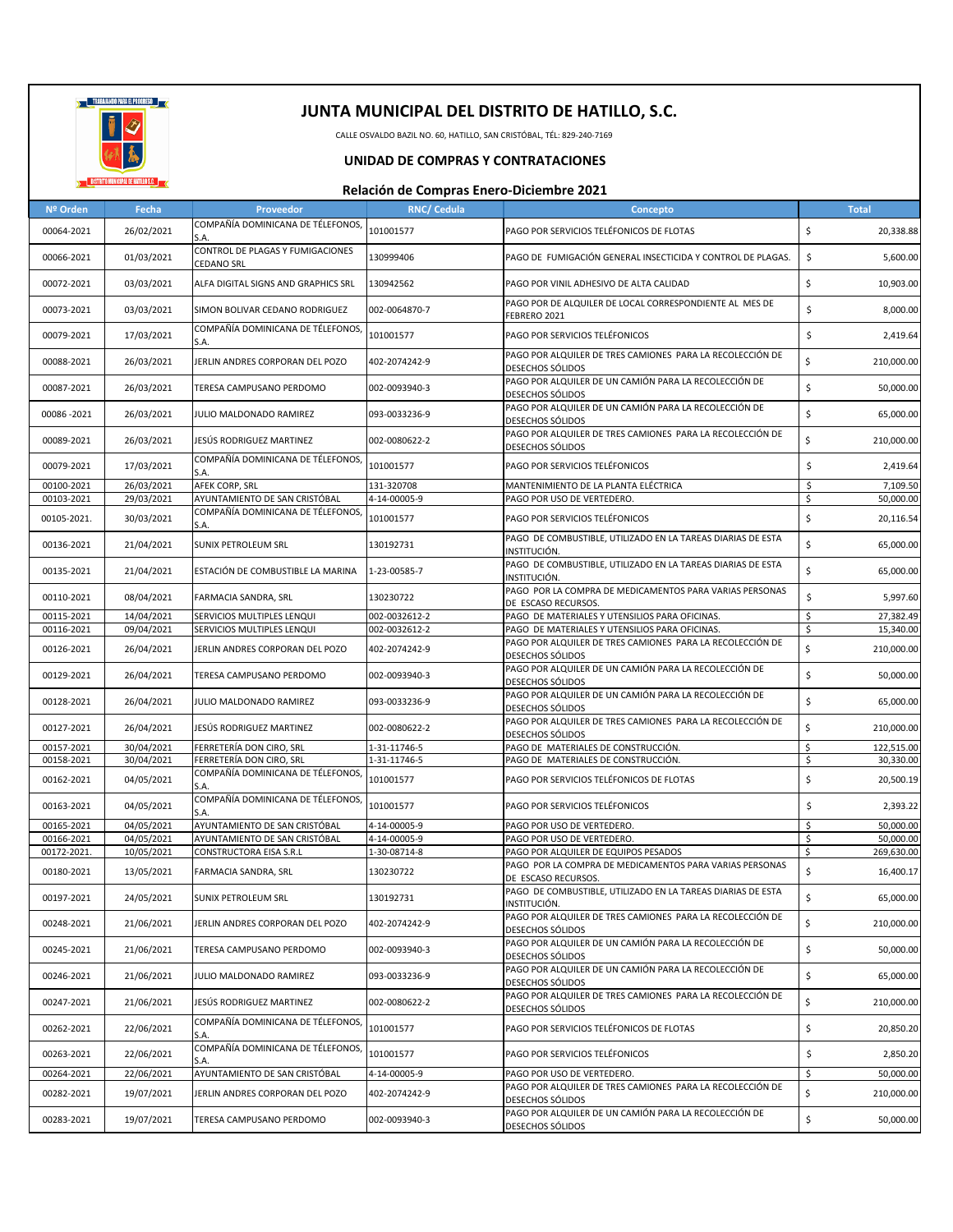

CALLE OSVALDO BAZIL NO. 60, HATILLO, SAN CRISTÓBAL, TÉL: 829-240-7169

### **UNIDAD DE COMPRAS Y CONTRATACIONES**

| Nº Orden   | Fecha      | Proveedor                                 | <b>RNC/ Cedula</b> | Concepto                                                                             | <b>Total</b>     |
|------------|------------|-------------------------------------------|--------------------|--------------------------------------------------------------------------------------|------------------|
| 00284-2021 | 19/07/2021 | JULIO MALDONADO RAMIREZ                   | 093-0033236-9      | PAGO POR ALQUILER DE UN CAMIÓN PARA LA RECOLECCIÓN DE<br><b>DESECHOS SÓLIDOS</b>     | \$<br>65,000.00  |
| 00285-2021 | 19/07/2021 | JESÚS RODRIGUEZ MARTINEZ                  | 002-0080622-2      | PAGO POR ALQUILER DE TRES CAMIONES PARA LA RECOLECCIÓN DE<br><b>DESECHOS SÓLIDOS</b> | \$<br>210,000.00 |
| 00289-2021 | 21/07/2021 | COMPAÑÍA DOMINICANA DE TÉLEFONOS,<br>S.A. | 101001577          | PAGO POR SERVICIOS TELÉFONICOS DE FLOTAS                                             | \$<br>21,750.20  |
| 00292-2021 | 21/07/2021 | COMPAÑÍA DOMINICANA DE TÉLEFONOS,<br>S.A. | 101001577          | PAGO POR SERVICIOS TELÉFONICOS                                                       | \$<br>2,870.20   |
| 00287-2021 | 21/07/2021 | AYUNTAMIENTO DE SAN CRISTÓBAL             | 4-14-00005-9       | PAGO POR USO DE VERTEDERO.                                                           | Ŝ.<br>50,000.00  |
| 00295-2021 | 24/07/2021 | SUNIX PETROLEUM SRL                       | 130192731          | PAGO DE COMBUSTIBLE, UTILIZADO EN LA TAREAS DIARIAS DE ESTA<br>INSTITUCIÓN.          | \$<br>65,000.00  |
| 00327-2021 | 17/08/2021 | JERLIN ANDRES CORPORAN DEL POZO           | 402-2074242-9      | PAGO POR ALQUILER DE TRES CAMIONES PARA LA RECOLECCIÓN DE<br><b>DESECHOS SÓLIDOS</b> | \$<br>210,000.00 |
| 00326-2021 | 17/08/2021 | TERESA CAMPUSANO PERDOMO                  | 002-0093940-3      | PAGO POR ALQUILER DE UN CAMIÓN PARA LA RECOLECCIÓN DE<br><b>DESECHOS SÓLIDOS</b>     | \$<br>50,000.00  |
| 00328-2021 | 17/08/2021 | JULIO MALDONADO RAMIREZ                   | 093-0033236-9      | PAGO POR ALQUILER DE UN CAMIÓN PARA LA RECOLECCIÓN DE<br><b>DESECHOS SÓLIDOS</b>     | \$<br>65,000.00  |
| 00325-2021 | 17/08/2021 | JESÚS RODRIGUEZ MARTINEZ                  | 002-0080622-2      | PAGO POR ALQUILER DE TRES CAMIONES PARA LA RECOLECCIÓN DE<br><b>DESECHOS SÓLIDOS</b> | \$<br>210,000.00 |
| 00289-2021 | 21/08/2021 | COMPAÑÍA DOMINICANA DE TÉLEFONOS,<br>S.A. | 101001577          | PAGO POR SERVICIOS TELÉFONICOS DE FLOTAS                                             | \$<br>21,750.20  |
| 00292-2021 | 27/08/2021 | COMPAÑÍA DOMINICANA DE TÉLEFONOS,<br>S.A. | 101001577          | PAGO POR SERVICIOS TELÉFONICOS                                                       | \$<br>2,870.20   |
| 00287-2021 | 30/08/2021 | AYUNTAMIENTO DE SAN CRISTÓBAL             | 4-14-00005-9       | PAGO POR USO DE VERTEDERO.                                                           | \$<br>50,000.00  |
| 00295-2021 | 30/08/2021 | SUNIX PETROLEUM SRL                       | 130192731          | PAGO DE COMBUSTIBLE, UTILIZADO EN LA TAREAS DIARIAS DE ESTA<br>INSTITUCIÓN.          | \$<br>65,000.00  |
| 00365-2021 | 17/09/2021 | JERLIN ANDRES CORPORAN DEL POZO           | 402-2074242-9      | PAGO POR ALQUILER DE TRES CAMIONES PARA LA RECOLECCIÓN DE<br>DESECHOS SÓLIDOS        | \$<br>210,000.00 |
| 00366-2021 | 17/09/2021 | TERESA CAMPUSANO PERDOMO                  | 002-0093940-3      | PAGO POR ALQUILER DE UN CAMIÓN PARA LA RECOLECCIÓN DE<br>DESECHOS SÓLIDOS            | \$<br>50,000.00  |
| 00364-2021 | 17/09/2021 | JULIO MALDONADO RAMIREZ                   | 093-0033236-9      | PAGO POR ALQUILER DE UN CAMIÓN PARA LA RECOLECCIÓN DE<br><b>DESECHOS SÓLIDOS</b>     | \$<br>65,000.00  |
| 00363-2021 | 17/09/2021 | JESÚS RODRIGUEZ MARTINEZ                  | 002-0080622-2      | PAGO POR ALQUILER DE TRES CAMIONES PARA LA RECOLECCIÓN DE<br><b>DESECHOS SÓLIDOS</b> | \$<br>210,000.00 |
| 00368-2021 | 27/09/2021 | COMPAÑÍA DOMINICANA DE TÉLEFONOS,<br>S.A. | 101001577          | PAGO POR SERVICIOS TELÉFONICOS DE FLOTAS                                             | \$<br>22,350.20  |
| 00369-2021 | 27/09/2021 | COMPAÑÍA DOMINICANA DE TÉLEFONOS,<br>S.A. | 101001577          | PAGO POR SERVICIOS TELÉFONICOS                                                       | \$<br>3,270.20   |
| 00372-2021 | 30/09/2021 | AYUNTAMIENTO DE SAN CRISTÓBAL             | 4-14-00005-9       | PAGO POR USO DE VERTEDERO.                                                           | 50,000.00<br>\$  |
| 00374-2021 | 30/09/2021 | SUNIX PETROLEUM SRL                       | 130192731          | PAGO DE COMBUSTIBLE, UTILIZADO EN LA TAREAS DIARIAS DE ESTA<br>INSTITUCIÓN.          | \$<br>65,000.00  |
| 00401-2021 | 18/10/2021 | JERLIN ANDRES CORPORAN DEL POZO           | 402-2074242-9      | PAGO POR ALQUILER DE TRES CAMIONES PARA LA RECOLECCIÓN DE<br><b>DESECHOS SÓLIDOS</b> | \$<br>210,000.00 |
| 00404-2021 | 18/10/2021 | TERESA CAMPUSANO PERDOMO                  | 002-0093940-3      | PAGO POR ALQUILER DE UN CAMIÓN PARA LA RECOLECCIÓN DE<br><b>DESECHOS SÓLIDOS</b>     | \$<br>50,000.00  |
| 00402-2021 | 18/10/2021 | JULIO MALDONADO RAMIREZ                   | 093-0033236-9      | PAGO POR ALQUILER DE UN CAMIÓN PARA LA RECOLECCIÓN DE<br><b>DESECHOS SÓLIDOS</b>     | \$<br>65,000.00  |
| 00403-2021 | 18/10/2021 | JESÚS RODRIGUEZ MARTINEZ                  | 002-0080622-2      | PAGO POR ALQUILER DE TRES CAMIONES PARA LA RECOLECCIÓN DE<br><b>DESECHOS SÓLIDOS</b> | \$<br>210,000.00 |
| 00410-2021 | 29/10/2021 | COMPAÑÍA DOMINICANA DE TÉLEFONOS,<br>S.A. | 101001577          | PAGO POR SERVICIOS TELÉFONICOS DE FLOTAS                                             | \$<br>22,540.20  |
| 00408-2021 | 28/10/2021 | COMPAÑÍA DOMINICANA DE TÉLEFONOS,<br>S.A. | 101001577          | PAGO POR SERVICIOS TELEFONICOS                                                       | Ş<br>3,471.20    |
| 00412-2021 | 29/10/2021 | AYUNTAMIENTO DE SAN CRISTÓBAL             | 4-14-00005-9       | PAGO POR USO DE VERTEDERO.                                                           | \$<br>50,000.00  |
| 00415-2021 | 29/10/2021 | <b>SUNIX PETROLEUM SRL</b>                | 130192731          | PAGO DE COMBUSTIBLE, UTILIZADO EN LA TAREAS DIARIAS DE ESTA<br>INSTITUCIÓN.          | \$<br>65,000.00  |
| 00442-2021 | 18/11/2021 | JERLIN ANDRES CORPORAN DEL POZO           | 402-2074242-9      | PAGO POR ALQUILER DE TRES CAMIONES PARA LA RECOLECCIÓN DE<br><b>DESECHOS SÓLIDOS</b> | \$<br>210,000.00 |
| 00444-2021 | 18/11/2021 | TERESA CAMPUSANO PERDOMO                  | 002-0093940-3      | PAGO POR ALQUILER DE UN CAMIÓN PARA LA RECOLECCIÓN DE<br><b>DESECHOS SÓLIDOS</b>     | \$<br>50,000.00  |
| 00443-2021 | 18/11/2021 | JULIO MALDONADO RAMIREZ                   | 093-0033236-9      | PAGO POR ALQUILER DE UN CAMIÓN PARA LA RECOLECCIÓN DE<br><b>DESECHOS SÓLIDOS</b>     | \$<br>65,000.00  |
| 00441-2021 | 18/11/2021 | JESÚS RODRIGUEZ MARTINEZ                  | 002-0080622-2      | PAGO POR ALQUILER DE TRES CAMIONES PARA LA RECOLECCIÓN DE<br><b>DESECHOS SÓLIDOS</b> | \$<br>210,000.00 |
| 00452-2021 | 29/11/2021 | COMPAÑÍA DOMINICANA DE TÉLEFONOS,<br>S.A. | 101001577          | PAGO POR SERVICIOS TELÉFONICOS DE FLOTAS                                             | \$<br>22,540.20  |
| 00451-2021 | 19/11/2021 | COMPAÑÍA DOMINICANA DE TÉLEFONOS,<br>S.A. | 101001577          | PAGO POR SERVICIOS TELÉFONICOS                                                       | \$<br>3,593.83   |
| 00449-2021 | 29/11/2021 | AYUNTAMIENTO DE SAN CRISTÓBAL             | 4-14-00005-9       | PAGO POR USO DE VERTEDERO.                                                           | 50,000.00<br>\$  |
| 00453-2021 | 29/11/2021 | SUNIX PETROLEUM SRL                       | 130192731          | PAGO DE COMBUSTIBLE, UTILIZADO EN LA TAREAS DIARIAS DE ESTA                          | \$<br>130,000.00 |
|            |            |                                           |                    | INSTITUCIÓN.                                                                         |                  |